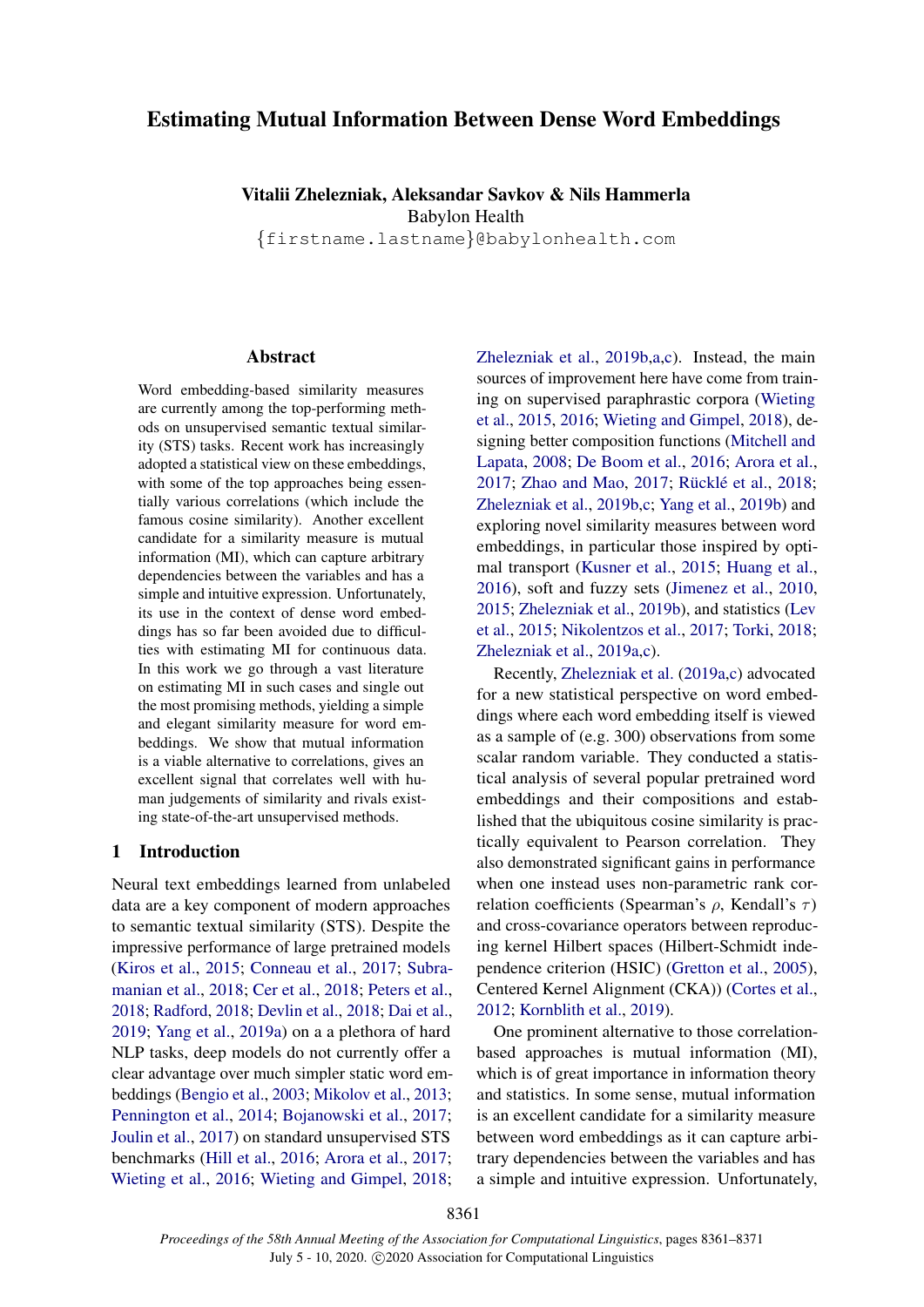its use in the context of continuous dense word representations has so far been avoided due to the difficulties in estimating MI for continuous random variables (joint and marginal densities are not known in practice).

In this work we make the first steps towards the adoption of MI as a measure of semantic similarity between dense word embeddings. We begin our discussion with how to apply MI for this purpose in principle. Next we carefully summarise the vast literature on estimation of MI for continuous random variables and identify approaches most suitable for our use case. Our chief goal here is to identify the estimators that yield elegant, almost closed-form expressions for the resulting similarity measure as opposed to complicated estimation procedures. Finally, we show that such estimators of mutual information give an excellent signal that correlates very well with human judgements and comfortably rivals existing state-of-the-art unsupervised STS approaches.

## 2 Background: Statistical Approaches to Word Embeddings

Suppose we are given a word embedding matrix  $\mathbf{W} \in \mathbb{R}^{N \times D}$ , where N is the vocabulary size and  $D$  is the embedding dimension (commonly  $D = 300$ . Ultimately, the matrix **W** is simply a table of some numbers and just like any dataset, it is subject to a statistical analysis. There are essentially two ways we can proceed: we can either choose to view  $W$  as N observations from  $D$  random variables or we can instead consider  $W<sup>T</sup>$  and view it as D observations from N random variables. The first approach allows us to study 'global' properties of the word embedding space (e.g. via PCA, clustering, etc.) and defines 'global' similarity structures, such as Mahalanobis distance, Fisher kernel [\(Lev et al.,](#page-6-9) [2015\)](#page-6-9), etc.

In the second approach we study the distribution  $P(W_1, W_2, \ldots, W_N)$ , where a word embedding  $w_i$  is a sample of  $D (= 300)$  observations from some scalar random variable  $W_i$  corresponding to the word  $w_i$  [\(Zhelezniak et al.,](#page-7-3) [2019a,](#page-7-3)[c\)](#page-7-4). The 'local' similarity between two words  $w_i$  and  $w_j$  is then encoded in the dependencies between the corresponding random variables  $W_i, W_j$ . Since the distribution  $P(W_i, W_j)$  is unknown, we estimate these dependencies based on the sample  $w_i, w_j$ . Certain dependencies can be captured by Pearson, Spearman and Kendall correlation coefficients between

word embeddings  $\hat{\rho}(\mathbf{w}_i, \mathbf{w}_j)$ , where the choice of<br>the coefficient depends on the statistics of each the coefficient depends on the statistics of each word embedding model [\(Zhelezniak et al.,](#page-7-3) [2019a\)](#page-7-3).

Conveniently, correlations can also be used to measure semantic similarity between two sets of words (e.g. phrases and sentences) if one considers the correlations between random vectors  $X =$  $(X_1, X_2, \ldots, X_{l_x})$  and  $Y = (Y_1, Y_2, \ldots, Y_{l_y}),$ where scalar random variables  $X_i$  correspond to the words in the first sentence and  $Y_i$  to the words in the second sentence. This, for example, can be done by first pooling (e.g. mean- or max-pooling) random vectors into scalar variables  $X_{\text{pool}}$  and  $Y_{\text{pool}}$  and then estimating univariate correlations  $corr(X_{pool}, Y_{pool})$  as before. Alternatively, we can measure correlations between random vectors directly using norms of cross-covariance matrices/operators (e.g. the Hilbert-Schmidt independence criterion [\(Gretton et al.,](#page-5-10) [2005\)](#page-5-10)). Both approaches are known to give excellent results on standard STS benchmarks [\(Zhelezniak et al.,](#page-7-4) [2019c\)](#page-7-4). A viable alternative to correlations is mutual information (MI), which can detect any kind of dependence between random variables, but which has so far not been explored for this problem.

### 3 Mutual Information between Dense Word Embeddings

We operate within the previous setting where we consider two sentences  $x = x_1 x_2 ... x_{l_x}$  and  $y =$  $y_1y_2 \ldots y_{l_y}$ . Our goal now is to estimate the mutual information  $I(X; Y)$  between the corresponding random vectors  $\mathbf{X} = (X_1, X_2, \dots, X_{l_x})$  and  $\mathbf{Y} =$  $(Y_1, Y_2, \ldots, Y_{l_y})$ 

<span id="page-1-0"></span>
$$
I(\mathbf{X}; \mathbf{Y}) = \iint p_{\mathbf{X}\mathbf{Y}}(x, y) \log \frac{p_{\mathbf{X}\mathbf{Y}}(x, y)}{p_{\mathbf{X}}(x) p_{\mathbf{Y}}(y)} dxdy,
$$
\n(1)

where  $p_{XY}(x, y)$  is the joint density of X and Y and  $p_X(x) = \int_{\mathcal{Y}} p_{XY}(x, y) dy$  and  $p_Y(y) =$  $\int_{\mathcal{X}} p_{\mathbf{X}\mathbf{Y}}(x, y) dx$  are the marginal densities. Unfortunately, these theoretical quantities are not available to us and we must somehow estimate  $\hat{I}(X; Y)$  directly from the word embeddings  $\mathbf{X} = (\mathbf{x}_{(1)}, \mathbf{x}_{(2)}, \dots, \mathbf{x}_{(l_x)})$  and  $\mathbf{Y} =$  $(\mathbf{y}_{(1)}, \mathbf{y}_{(2)}, \dots, \mathbf{y}_{(l_y)})$ . Luckily, there is a vast literature on how to estimate mutual information between continuous random variables based on the sample. The first class of methods partitions the supports  $X, Y$  into a finite number of bins of equal or unequal (adaptive) size and estimates  $\tilde{I}(X; Y)$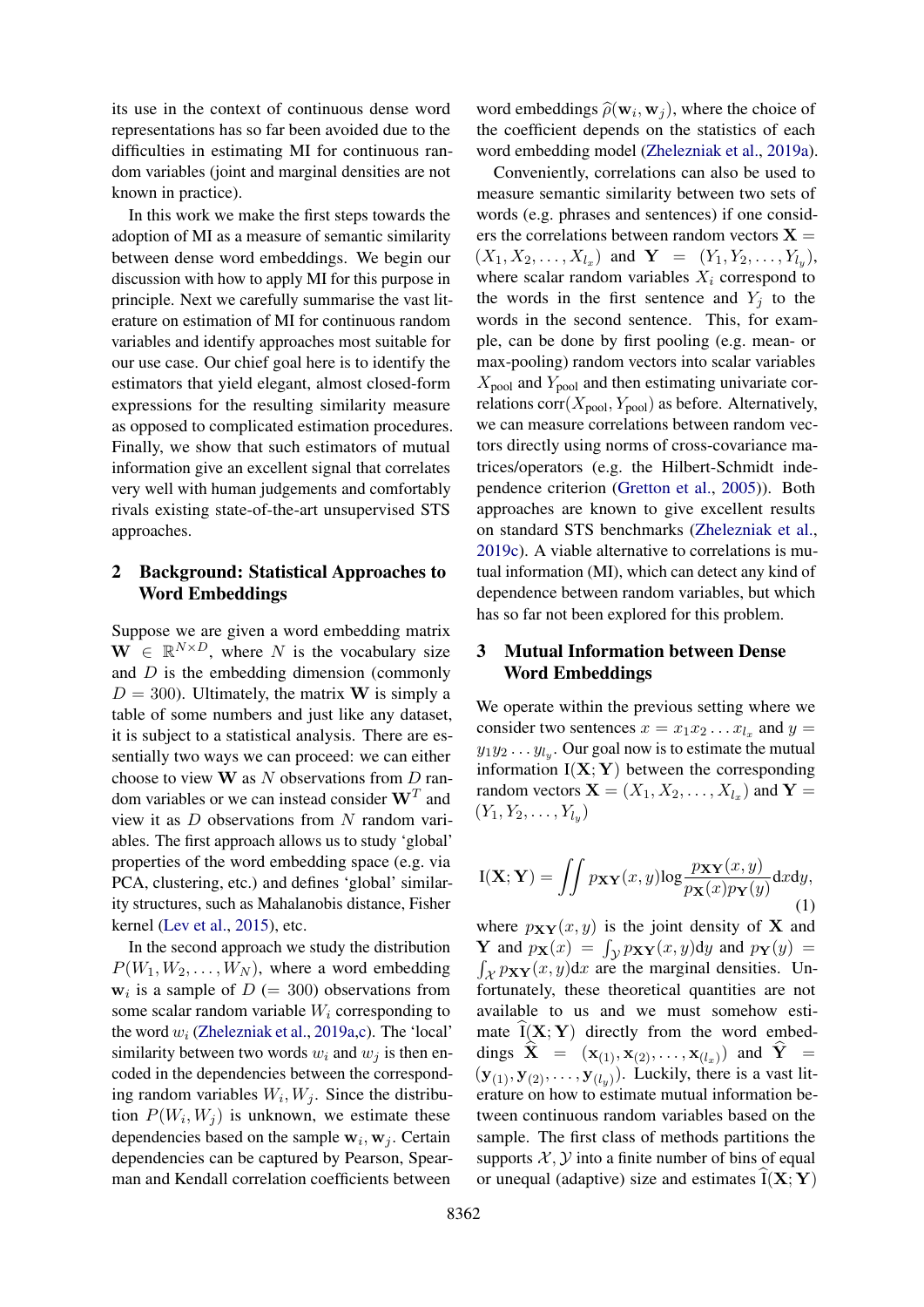based on discrete counts in each bin [\(Moddemei](#page-6-12)[jer,](#page-6-12) [1989;](#page-6-12) [Fraser and Swinney,](#page-5-12) [1986;](#page-5-12) [Darbellay](#page-5-13) [and Vajda,](#page-5-13) [1999;](#page-5-13) [Reshef et al.,](#page-6-13) [2011;](#page-6-13) [Ince et al.,](#page-5-14) [2016\)](#page-5-14). While such methods are easy to understand conceptually, they might suffer from the curse of dimensionality (especially when sentences are long) and in some sense violate our desire for an elegant closed-form similarity measure. The next class of methods constructs kernel density estimates (KDE) and then numerically integrates such approximate densities to obtain MI [\(Moon et al.,](#page-6-14) [1995;](#page-6-14) [Steuer](#page-6-15) [et al.,](#page-6-15) [2002\)](#page-6-15). These methods might require a careful choice of kernels and the bandwidth parameters and also violate our simplicity requirement. The third class of methods that has recently gained popularity in the deep learning community is based on neural-network-based estimation of various bounds on mutual information (e.g. by training a critic to estimate the density ratio in [\(1\)](#page-1-0)) [\(Suzuki et al.,](#page-6-16) [2008;](#page-6-16) [Alemi et al.,](#page-4-6) [2017;](#page-4-6) [Belghazi et al.,](#page-4-7) [2018;](#page-4-7) [Hjelm](#page-5-15) [et al.,](#page-5-15) [2019;](#page-5-15) [Poole et al.,](#page-6-17) [2019\)](#page-6-17). Such estimators are usually differentiable and scale well to high dimensions and large sample sizes [\(Belghazi et al.,](#page-4-7) [2018\)](#page-4-7). However, in our case the sample size (e.g. 300) and dimensionality are not too large (at least for short phrases and sentences), and thus training a separate neural network for a simple similarity computation is hardly justified. This leaves us with the last class of methods that estimates mutual information from the k-nearest neighbour statistics [\(Kraskov et al.,](#page-5-16) [2004;](#page-5-16) [Ver Steeg and Galstyan,](#page-6-18) [2013;](#page-6-18) [Ver Steeg,](#page-6-19) [2014;](#page-6-19) [Ross,](#page-6-20) [2014;](#page-6-20) [Gao et al.,](#page-5-17) [2015;](#page-5-17) [Gao et al.,](#page-5-18) [2018\)](#page-5-18). These approaches are not without problems [\(Gao et al.,](#page-5-17) [2015\)](#page-5-17) and inherit the weaknesses of kNN in large dimensions but are very simple to implement. In particular, we focus on the Kraskov– Stögbauer–Grassberger (KSG) estimator ([Kraskov](#page-5-16) [et al.,](#page-5-16) [2004\)](#page-5-16) which admits a particularly elegant expression for the resulting similarity measure.

#### 3.1 The KSG Similarity Measure

It can be verified that the mutual information is given by  $I(X; Y) = H(X) + H(Y) - H(X, Y)$ , i.e. the difference between the sum of marginal entropies and the joint entropy. Thus, in order to estimate MI, it is sufficient to be able to estimate various entropies in the above equation. In their seminal work, [Kozachenko and Leonenko](#page-5-19) [\(1987\)](#page-5-19) show how to estimate such differential entropies based on the nearest neighbour statistics. Concretely, these methods approximate the log-density

<span id="page-2-0"></span>Algorithm 1 Kraskov–Stögbauer–Grassberger (KSG) Similarity Measure

- Require: Word embeddings for the first sentence  $\mathbf{X} \in \mathbb{R}^{l_x \times D}$
- Require: Word embeddings for the second sentence  $\mathbf{Y} \in \mathbb{R}^{l_y \times D}$
- **Require:** The number of nearest neighbours  $k <$ D (default  $k = 3$ )
- Ensure: Similarity measure KSG
	- $Z \leftarrow$  STACK\_ROWS $(X, Y)$  $||\mathbf{z}^i - \mathbf{z}^j||_{\mathcal{Z}} \leftarrow \max(||\mathbf{x}^i - \mathbf{x}^j||_{\mathcal{X}}, ||\mathbf{y}^i - \mathbf{y}^j||_{\mathcal{Y}})$  $i, j = 1, \ldots, D$  $# \leftarrow$  set cardinality for  $\mathbf{z}^d, d = 1, \ldots, D$  do  $\epsilon[d] \leftarrow ||\mathbf{z}^d - \mathbf{z}^{d_k}||, \mathbf{z}^{d_k} = k\text{-NN of } \mathbf{z}^d$  $n_x[d] \leftarrow \#\{\mathbf{x}^{d'}: ||\mathbf{x}^d-\mathbf{x}^{d'}||_{\mathcal{X}}<\epsilon[d]\}$  $n_y[d] \leftarrow \#\{ \mathbf{y}^{d'}: ||\mathbf{y}^d-\mathbf{y}^{d'}||_\mathcal{Y} < \epsilon[d] \}$  $d' \in \{1, \ldots D\} \setminus \{d\}$ end for  $\psi(x) \leftarrow$  digamma function  $S \leftarrow \sum_{d=1}^{D} (\psi(n_x[d]+1) + \psi(n_y[d]+1))$  $\text{KSG} \leftarrow \psi(D) + \psi(k) - S$

at a point by a uniform density in a e.g. Euclidean or Chebyshev norm ball containing its k-nearest neighbours. [Kraskov et al.](#page-5-16) [\(2004\)](#page-5-16) modify this idea to construct their famous KSG estimator of mutual information given by

$$
KSG(\mathbf{X}; \mathbf{Y}) = \psi(D) + \psi(k) -
$$
  

$$
\sum_{d=1}^{D} (\psi(n_x[d]+1) + \psi(n_y[d]+1)),
$$
 (2)

where  $D$  is the embedding dimension,  $k$  is the number of nearest neighbours,  $\psi(x) = \Gamma'(x)/\Gamma(x)$  is the digamma function and  $n_x[d], n_y[d]$  are certain nearest neighbour statistics. These statistics are obtained by counting the number of neighbours that fall within less than  $\epsilon[d]$  from  $x^d$  and  $y^d$  in the marginal spaces  $X$  and  $Y$  respectively, where  $\epsilon[d]$  is the distance from  $z^d = (x^d, y^d)$  to its knearest neighbour in the joint space  $(X, Y)$ . We illustrate how the estimator can be applied to measure similarity between sets of word embeddings in Algorithm [1](#page-2-0) and refer the reader to [Kraskov et al.](#page-5-16) [\(2004\)](#page-5-16) for its full derivation and justification as well as an alternative version.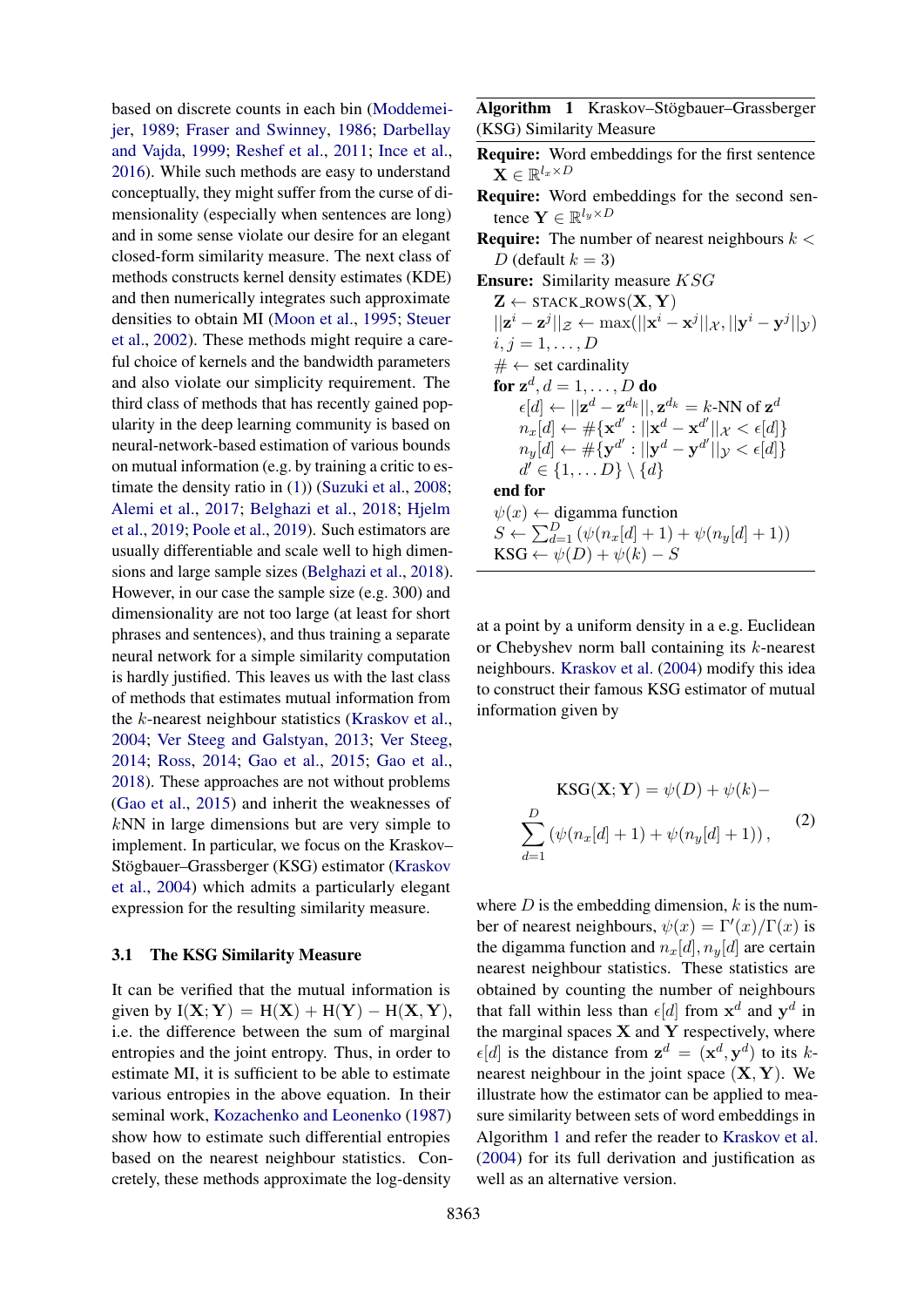<span id="page-3-1"></span>

| <b>Similarity</b><br>STS     | 12   | 13   | 14   | 15   | 16   |
|------------------------------|------|------|------|------|------|
| Popular approaches           |      |      |      |      |      |
| USE (Transf.)                | 63.8 | 63.1 | 66.0 | 77.1 | 76.4 |
| <b>BERT Small</b>            | 50.8 | 50.4 | 54.0 | 62.9 | 63.8 |
| <b>BERT</b> Large            | 51.0 | 47.2 | 51.8 | 58.0 | 62.7 |
| <b>WMD</b>                   | 54.8 | 47.0 | 57.7 | 65.8 | 63.2 |
| SoftCard                     | 54.8 | 50.6 | 58.1 | 66.5 | 65.9 |
| DynaMax                      | 61.3 | 61.7 | 66.9 | 76.5 | 74.7 |
| MeanPool+COS                 | 58.8 | 58.8 | 63.4 | 69.1 | 68.3 |
| $SIF + PCA$                  | 58.1 | 67.2 | 66.5 | 73.8 | 73.0 |
| Correlation-based Approaches |      |      |      |      |      |
| MaxPool+SPR                  | 61.4 | 63.8 | 68.0 | 75.8 | 75.9 |
| CKA Gaussian                 | 60.8 | 64.6 | 68.0 | 76.4 | 73.8 |
| CKA dCorr                    | 60.9 | 63.4 | 67.8 | 76.2 | 73.4 |
| Mutual Information (KSG)     |      |      |      |      |      |
| KSG $k=3$                    | 59.9 | 61.6 | 67.8 | 76.7 | 74.7 |
| KSG $k=10$                   | 60.4 | 61.5 | 68.3 | 77.0 | 75.1 |
| MaxPool+KSG 10               | 59.5 | 60.2 | 67.5 | 75.0 | 74.1 |

Table 1: Average Spearman correlation between system and human scores on STS 12–16 tasks. FastText is used for all methods that rely on word embeddings. Similarity measures based on Mutual Information (KSG) perform on par with correlation-based measures and other popular methods from the literature.

### 4 Experiments

We now explore the empirical performance of the KSG similarity measure on a standard suite of Semantic Textual Similarity (STS) benchmarks [\(Agirre et al.,](#page-4-8) [2012,](#page-4-8) [2013,](#page-4-9) [2014,](#page-4-10) [2015,](#page-4-11) [2016\)](#page-4-12) and report Spearman correlation between the system and human scores. Our focus here is on fastText vectors [\(Bojanowski et al.,](#page-4-3) [2017\)](#page-4-3) trained on Common Crawl (600B tokens), as previous literature suggests that among unsupervised vectors fastText yields the best performance for all tasks and similarity measures [\(Conneau et al.,](#page-4-0) [2017;](#page-4-0) [Per](#page-6-21)[one et al.,](#page-6-21) [2018;](#page-6-21) [Zhelezniak et al.,](#page-7-3) [2019a](#page-7-3)[,b](#page-7-2)[,c\)](#page-7-4). We defer evaluations and significance analysis on all 24 STS subtasks for other word vectors (word2vec and GloVe) to the Appendix. Our evaluations are run in the SentEval toolkit [\(Conneau and Kiela,](#page-4-13)  $2018$  $2018$  $2018$ ) and our code is available on GitHub<sup>1</sup>. Note that we do not report results on the STS13 SMT subtask as it is no longer publicly available.

| Similarity    | Time complexity        |
|---------------|------------------------|
| <b>WMD</b>    | $O(m^2D + m^3 \log m)$ |
| WMD (relaxed) | $O(m^2D)$              |
| SoftCard      | $O(m^2D)$              |
| DynaMax       | $O(m^2D)$              |
| MaxPool+SPR   | $O(mD + D \log D)$     |
| MaxPool+KSG   | $O(mD + D^{3/2})$      |
| CK A          | $O(mD^2)$              |
| KSG           | $O(mD^2)$              |

Table 2: Computational complexity of some word embedding-based methods, where  $m$  is the length of the longer sentence and  $D$  is the word embedding dimension.

The number of nearest neighbours for KSG that is known to work well in practice on a variety of datasets is  $k = 3$  [\(Kraskov et al.,](#page-5-16) [2004;](#page-5-16) [Khan](#page-5-20) [et al.,](#page-5-20) [2007\)](#page-5-20). This value seems to strike a good balance between the bias and variance of the estimator. We also run experiments for  $k = 10$  to show that KSG is not very sensitive to this hyperparameter, at least in our setting. As an interesting addition, we also run KSG  $(k = 10)$ for max-pooled scalar random variables (Max-Pool+KSG 10). We compare KSG to the following approaches from the literature: Universal Sentence Encoder (Transformer) [\(Cer et al.,](#page-4-1) [2018\)](#page-4-1), BERT (penultimate layer, mean-pooling) [\(Devlin](#page-5-1) [et al.,](#page-5-1) [2018\)](#page-5-1), Word Mover's Distance (WMD) [\(Kus](#page-5-6)[ner et al.,](#page-5-6) [2015\)](#page-5-6), soft cardinality [\(Jimenez et al.,](#page-5-8) [2010,](#page-5-8) [2015\)](#page-5-9) with cosine similarity and the softness parameter  $p = 1$ , DynaMax-Jaccard [\(Zhelez](#page-7-2)[niak et al.,](#page-7-2) [2019b\)](#page-7-2), mean-pooling with cosine similarity (MeanPool+COS) and Smooth Inverse Frequency (SIF) + PCA [\(Arora et al.,](#page-4-4) [2017\)](#page-4-4). Next we compare KSG with the following top-performing correlations: max-pooling with Spearman correlation (MaxPool+SPR), Centered Kernel Alignment (Gaussian kernel with median estimation for  $\sigma^2$ ) and distance correlation [\(Zhelezniak et al.,](#page-7-4) [2019c\)](#page-7-4). The evaluation results are given in Table [1.](#page-3-1)

In summary, we can see that similarity measures based on mutual information (KSG) perform on par with top correlation-based measures and other leading methods from the literature. Moreover, KSG between pooled variables (MaxPool) is faster and performs only slightly worse than multivariate KSG.

<span id="page-3-0"></span><sup>1</sup>[https://github.com/babylonhealth/](https://github.com/babylonhealth/corrsim) [corrsim](https://github.com/babylonhealth/corrsim)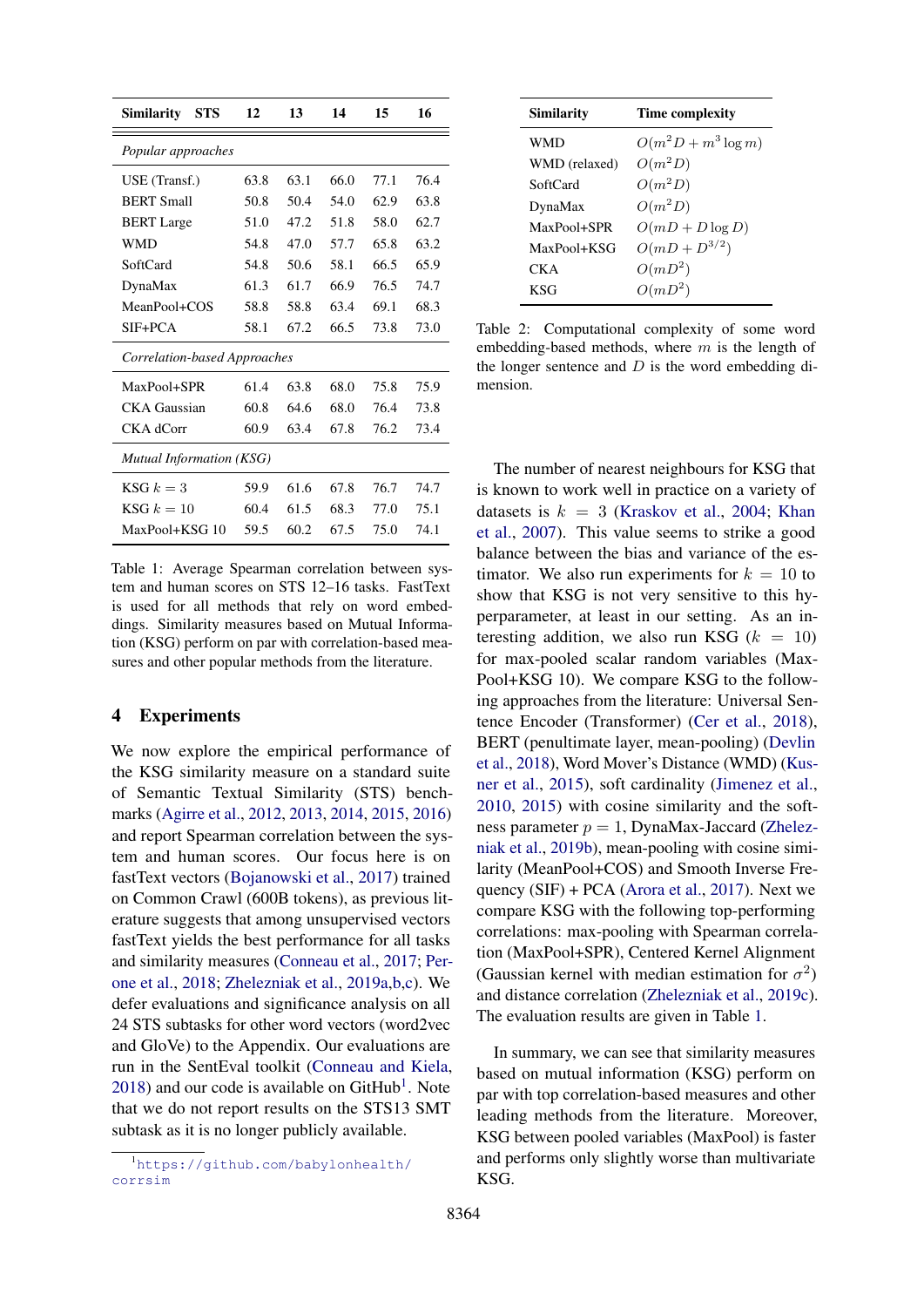#### 5 Conclusion

In this work we explored how to apply mutual information (MI) as a semantic similarity measure for continuous dense word embeddings. We have summarised the vast literature on estimating MI for continuous random variables from the sample and singled out a simple and elegant KSG estimator which is based on elementary nearest-neighbour statistics. We showed empirically that this estimator and mutual information in general can be an excellent candidate for a similarity measure between dense word embeddings.

#### Acknowledgements

We would like to thank Adam Bozson and the four anonymous reviewers for their useful feedback and suggestions.

### References

- <span id="page-4-11"></span>Eneko Agirre, Carmen Banea, Claire Cardie, Daniel Cer, Mona Diab, Aitor Gonzalez-Agirre, Weiwei Guo, Inigo Lopez-Gazpio, Montse Maritxalar, Rada Mihalcea, German Rigau, Larraitz Uria, and Janyce Wiebe. 2015. [Semeval-2015 task 2: Semantic tex](https://doi.org/10.18653/v1/S15-2045)[tual similarity, english, spanish and pilot on inter](https://doi.org/10.18653/v1/S15-2045)[pretability.](https://doi.org/10.18653/v1/S15-2045) In *Proceedings of the 9th International Workshop on Semantic Evaluation (SemEval 2015)*, pages 252–263. Association for Computational Linguistics.
- <span id="page-4-10"></span>Eneko Agirre, Carmen Banea, Claire Cardie, Daniel Cer, Mona Diab, Aitor Gonzalez-Agirre, Weiwei Guo, Rada Mihalcea, German Rigau, and Janyce Wiebe. 2014. [Semeval-2014 task 10: Multilingual](https://doi.org/10.3115/v1/S14-2010) [semantic textual similarity.](https://doi.org/10.3115/v1/S14-2010) In *Proceedings of the 8th International Workshop on Semantic Evaluation (SemEval 2014)*, pages 81–91. Association for Computational Linguistics.
- <span id="page-4-12"></span>Eneko Agirre, Carmen Banea, Daniel Cer, Mona Diab, Aitor Gonzalez-Agirre, Rada Mihalcea, German Rigau, and Janyce Wiebe. 2016. [Semeval-2016](https://doi.org/10.18653/v1/S16-1081) [task 1: Semantic textual similarity, monolingual](https://doi.org/10.18653/v1/S16-1081) [and cross-lingual evaluation.](https://doi.org/10.18653/v1/S16-1081) In *Proceedings of the 10th International Workshop on Semantic Evaluation (SemEval-2016)*, pages 497–511. Association for Computational Linguistics.
- <span id="page-4-8"></span>Eneko Agirre, Daniel Cer, Mona Diab, and Aitor Gonzalez-Agirre. 2012. [Semeval-2012 task 6: A pi](http://aclweb.org/anthology/S12-1051)[lot on semantic textual similarity.](http://aclweb.org/anthology/S12-1051) In *\*SEM 2012: The First Joint Conference on Lexical and Computational Semantics – Volume 1: Proceedings of the main conference and the shared task, and Volume 2: Proceedings of the Sixth International Workshop on Semantic Evaluation (SemEval 2012)*, pages 385– 393. Association for Computational Linguistics.
- <span id="page-4-9"></span>Eneko Agirre, Daniel Cer, Mona Diab, Aitor Gonzalez-Agirre, and Weiwei Guo. 2013. [\\*sem 2013 shared](http://aclweb.org/anthology/S13-1004) [task: Semantic textual similarity.](http://aclweb.org/anthology/S13-1004) In *Second Joint Conference on Lexical and Computational Semantics (\*SEM), Volume 1: Proceedings of the Main Conference and the Shared Task: Semantic Textual Similarity*, pages 32–43. Association for Computational Linguistics.
- <span id="page-4-6"></span>Alex Alemi, Ian Fischer, Josh Dillon, and Kevin Murphy. 2017. [Deep variational information bottleneck.](https://arxiv.org/abs/1612.00410) In *ICLR*.
- <span id="page-4-4"></span>Sanjeev Arora, Yingyu Liang, and Tengyu Ma. 2017. [A Simple but Tough-to-Beat Baseline for Sentence](https://openreview.net/pdf?id=SyK00v5xx) [Embeddings.](https://openreview.net/pdf?id=SyK00v5xx) *International Conference on Learning Representations*.
- <span id="page-4-7"></span>Mohamed Ishmael Belghazi, Aristide Baratin, Sai Rajeshwar, Sherjil Ozair, Yoshua Bengio, Aaron Courville, and Devon Hjelm. 2018. [Mutual infor](http://proceedings.mlr.press/v80/belghazi18a.html)[mation neural estimation.](http://proceedings.mlr.press/v80/belghazi18a.html) In *Proceedings of the 35th International Conference on Machine Learning*, volume 80 of *Proceedings of Machine Learning Research*, pages 531–540, Stockholmsmssan, Stockholm Sweden. PMLR.
- <span id="page-4-2"></span>Yoshua Bengio, Rjean Ducharme, Pascal Vincent, and Christian Jauvin. 2003. [A neural probabilistic lan](http://www.jmlr.org/papers/v3/bengio03a.html)[guage model.](http://www.jmlr.org/papers/v3/bengio03a.html) *Journal of Machine Learning Research*, 3:1137–1155.
- <span id="page-4-3"></span>Piotr Bojanowski, Edouard Grave, Armand Joulin, and Tomas Mikolov. 2017. [Enriching word vectors with](http://aclweb.org/anthology/Q17-1010) [subword information.](http://aclweb.org/anthology/Q17-1010) *Transactions of the Association for Computational Linguistics*, 5:135–146.
- <span id="page-4-1"></span>Daniel Cer, Yinfei Yang, Sheng-yi Kong, Nan Hua, Nicole Limtiaco, Rhomni St. John, Noah Constant, Mario Guajardo-Cespedes, Steve Yuan, Chris Tar, Brian Strope, and Ray Kurzweil. 2018. [Universal](http://aclweb.org/anthology/D18-2029) [sentence encoder for english.](http://aclweb.org/anthology/D18-2029) In *Proceedings of the 2018 Conference on Empirical Methods in Natural Language Processing: System Demonstrations*, pages 169–174. Association for Computational Linguistics.
- <span id="page-4-13"></span>Alexis Conneau and Douwe Kiela. 2018. [Senteval: An](http://aclweb.org/anthology/L18-1269) [evaluation toolkit for universal sentence representa](http://aclweb.org/anthology/L18-1269)[tions.](http://aclweb.org/anthology/L18-1269) In *Proceedings of the Eleventh International Conference on Language Resources and Evaluation (LREC-2018)*. European Language Resource Association.
- <span id="page-4-0"></span>Alexis Conneau, Douwe Kiela, Holger Schwenk, Loïc Barrault, and Antoine Bordes. 2017. [Supervised](https://doi.org/10.18653/v1/D17-1070) [learning of universal sentence representations from](https://doi.org/10.18653/v1/D17-1070) [natural language inference data.](https://doi.org/10.18653/v1/D17-1070) In *Proceedings of the 2017 Conference on Empirical Methods in Natural Language Processing*, pages 670–680. Association for Computational Linguistics.
- <span id="page-4-5"></span>Corinna Cortes, Mehryar Mohri, and Afshin Rostamizadeh. 2012. Algorithms for learning kernels based on centered alignment. *Journal of Machine Learning Research*, 13(Mar):795–828.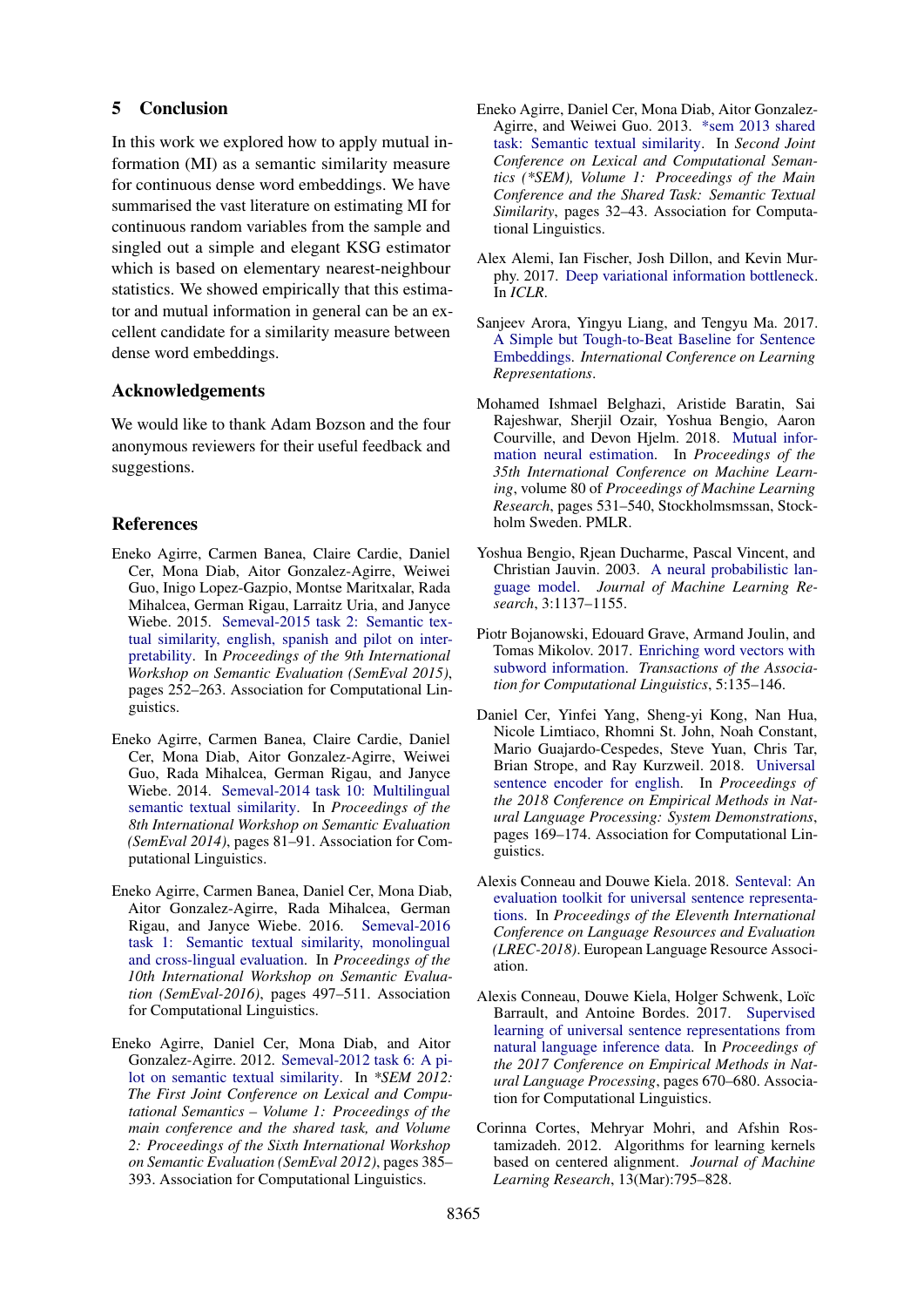- <span id="page-5-2"></span>Zihang Dai, Zhilin Yang, Yiming Yang, Jaime Carbonell, Quoc Le, and Ruslan Salakhutdinov. 2019. [Transformer-XL: Attentive language models beyond](https://doi.org/10.18653/v1/P19-1285) [a fixed-length context.](https://doi.org/10.18653/v1/P19-1285) In *Proceedings of the 57th Annual Meeting of the Association for Computational Linguistics*, pages 2978–2988, Florence, Italy. Association for Computational Linguistics.
- <span id="page-5-13"></span>G.A. Darbellay and I. Vajda. 1999. [Estimation of the](https://doi.org/10.1109/18.761290) [information by an adaptive partitioning of the ob](https://doi.org/10.1109/18.761290)[servation space.](https://doi.org/10.1109/18.761290) *IEEE Transactions on Information Theory*, 45(4):1315–1321.
- <span id="page-5-5"></span>Cedric De Boom, Steven Van Canneyt, Thomas Demeester, and Bart Dhoedt. 2016. [Representation](https://doi.org/10.1016/j.patrec.2016.06.012) [learning for very short texts using weighted word](https://doi.org/10.1016/j.patrec.2016.06.012) [embedding aggregation.](https://doi.org/10.1016/j.patrec.2016.06.012) *Pattern Recogn. Lett.*, 80(C):150–156.
- <span id="page-5-1"></span>Jacob Devlin, Ming-Wei Chang, Kenton Lee, and Kristina Toutanova. 2018. Bert: Pre-training of deep bidirectional transformers for language understanding. *arXiv preprint arXiv:1810.04805*.
- <span id="page-5-21"></span>Bradley Efron. 1987. [Better bootstrap confidence in](https://doi.org/10.1080/01621459.1987.10478410)[tervals.](https://doi.org/10.1080/01621459.1987.10478410) *Journal of the American Statistical Association*, 82(397):171–185.
- <span id="page-5-12"></span>Andrew M. Fraser and Harry L. Swinney. 1986. [Inde](https://doi.org/10.1103/PhysRevA.33.1134)[pendent coordinates for strange attractors from mu](https://doi.org/10.1103/PhysRevA.33.1134)[tual information.](https://doi.org/10.1103/PhysRevA.33.1134) *Phys. Rev. A*, 33:1134–1140.
- <span id="page-5-17"></span>Shuyang Gao, Greg Ver Steeg, and Aram Galstyan. 2015. [Efficient Estimation of Mutual Information](http://proceedings.mlr.press/v38/gao15.html) [for Strongly Dependent Variables.](http://proceedings.mlr.press/v38/gao15.html) In *Proceedings of the Eighteenth International Conference on Artificial Intelligence and Statistics*, volume 38 of *Proceedings of Machine Learning Research*, pages 277– 286, San Diego, California, USA. PMLR.
- <span id="page-5-18"></span>W. Gao, S. Oh, and P. Viswanath. 2018. [Demysti](https://doi.org/10.1109/TIT.2018.2807481)fying fixed  $k$  [-nearest neighbor information estima](https://doi.org/10.1109/TIT.2018.2807481)[tors.](https://doi.org/10.1109/TIT.2018.2807481) *IEEE Transactions on Information Theory*, 64(8):5629–5661.
- <span id="page-5-10"></span>Arthur Gretton, Olivier Bousquet, Alex Smola, and Bernhard Schölkopf. 2005. Measuring statistical dependence with hilbert-schmidt norms. In *International conference on algorithmic learning theory*, pages 63–77. Springer.
- <span id="page-5-4"></span>Felix Hill, Kyunghyun Cho, and Anna Korhonen. 2016. [Learning distributed representations of sentences](https://doi.org/10.18653/v1/N16-1162) [from unlabelled data.](https://doi.org/10.18653/v1/N16-1162) In *Proceedings of the 2016 Conference of the North American Chapter of the Association for Computational Linguistics: Human Language Technologies*, pages 1367–1377. Association for Computational Linguistics.
- <span id="page-5-15"></span>R Devon Hjelm, Alex Fedorov, Samuel Lavoie-Marchildon, Karan Grewal, Phil Bachman, Adam Trischler, and Yoshua Bengio. 2019. [Learning deep](https://openreview.net/forum?id=Bklr3j0cKX) [representations by mutual information estimation](https://openreview.net/forum?id=Bklr3j0cKX) [and maximization.](https://openreview.net/forum?id=Bklr3j0cKX) In *International Conference on Learning Representations*.
- <span id="page-5-7"></span>Gao Huang, Chuan Quo, Matt J. Kusner, Yu Sun, Kilian Q. Weinberger, and Fei Sha. 2016. [Super](http://dl.acm.org/citation.cfm?id=3157382.3157641)[vised word mover's distance.](http://dl.acm.org/citation.cfm?id=3157382.3157641) In *Proceedings of the 30th International Conference on Neural Information Processing Systems*, NIPS'16, pages 4869– 4877, USA. Curran Associates Inc.
- <span id="page-5-14"></span>Robin A.A. Ince, Bruno L. Giordano, Christoph Kayser, Guillaume A. Rousselet, Joachim Gross, and Philippe G. Schyns. 2016. [A statistical frame](https://doi.org/10.1002/hbm.23471)[work for neuroimaging data analysis based on mu](https://doi.org/10.1002/hbm.23471)[tual information estimated via a gaussian copula.](https://doi.org/10.1002/hbm.23471) *Human Brain Mapping*, 38(3):1541–1573.
- <span id="page-5-8"></span>Sergio Jimenez, Fabio Gonzalez, and Alexander Gelbukh. 2010. Text comparison using soft cardinality. In *String Processing and Information Retrieval*, pages 297–302, Berlin, Heidelberg. Springer Berlin Heidelberg.
- <span id="page-5-9"></span>Sergio Jimenez, Fabio A. Gonzalez, and Alexander Gelbukh. 2015. [Soft cardinality in semantic text](https://doi.org/10.17562/pb-51-9) [processing: Experience of the SemEval international](https://doi.org/10.17562/pb-51-9) [competitions.](https://doi.org/10.17562/pb-51-9) *Polibits*, 51:63–72.
- <span id="page-5-3"></span>Armand Joulin, Edouard Grave, Piotr Bojanowski, and Tomas Mikolov. 2017. [Bag of tricks for efficient](http://aclweb.org/anthology/E17-2068) [text classification.](http://aclweb.org/anthology/E17-2068) In *Proceedings of the 15th Conference of the European Chapter of the Association for Computational Linguistics: Volume 2, Short Papers*, pages 427–431. Association for Computational Linguistics.
- <span id="page-5-20"></span>Shiraj Khan, Sharba Bandyopadhyay, Auroop R. Ganguly, Sunil Saigal, David J. Erickson, Vladimir Protopopescu, and George Ostrouchov. 2007. [Relative](https://doi.org/10.1103/physreve.76.026209) [performance of mutual information estimation meth](https://doi.org/10.1103/physreve.76.026209)[ods for quantifying the dependence among short and](https://doi.org/10.1103/physreve.76.026209) [noisy data.](https://doi.org/10.1103/physreve.76.026209) *Physical Review E*, 76(2).
- <span id="page-5-0"></span>Ryan Kiros, Yukun Zhu, Ruslan R Salakhutdinov, Richard Zemel, Raquel Urtasun, Antonio Torralba, and Sanja Fidler. 2015. [Skip-Thought Vectors.](https://papers.nips.cc/paper/5950-skip-thought-vectors.pdf) In *Advances in Neural Information Processing Systems*, pages 3294–3302.
- <span id="page-5-11"></span>Simon Kornblith, Mohammad Norouzi, Honglak Lee, and Geoffrey Hinton. 2019. Similarity of neural network representations revisited. In *ICML*.
- <span id="page-5-19"></span>LF Kozachenko and Nikolai N Leonenko. 1987. Sample estimate of the entropy of a random vector. *Problemy Peredachi Informatsii*, 23(2):9–16.
- <span id="page-5-16"></span>Alexander Kraskov, Harald Stögbauer, and Peter Grassberger. 2004. [Estimating mutual information.](https://doi.org/10.1103/PhysRevE.69.066138) *Phys. Rev. E*, 69:066138.
- <span id="page-5-6"></span>Matt J. Kusner, Yu Sun, Nicholas I. Kolkin, and Kilian Q. Weinberger. 2015. From word embeddings to document distances. In *Proceedings of the 32Nd International Conference on International Conference on Machine Learning*, volume 37 of *ICML'15*, pages 957–966. JMLR.org.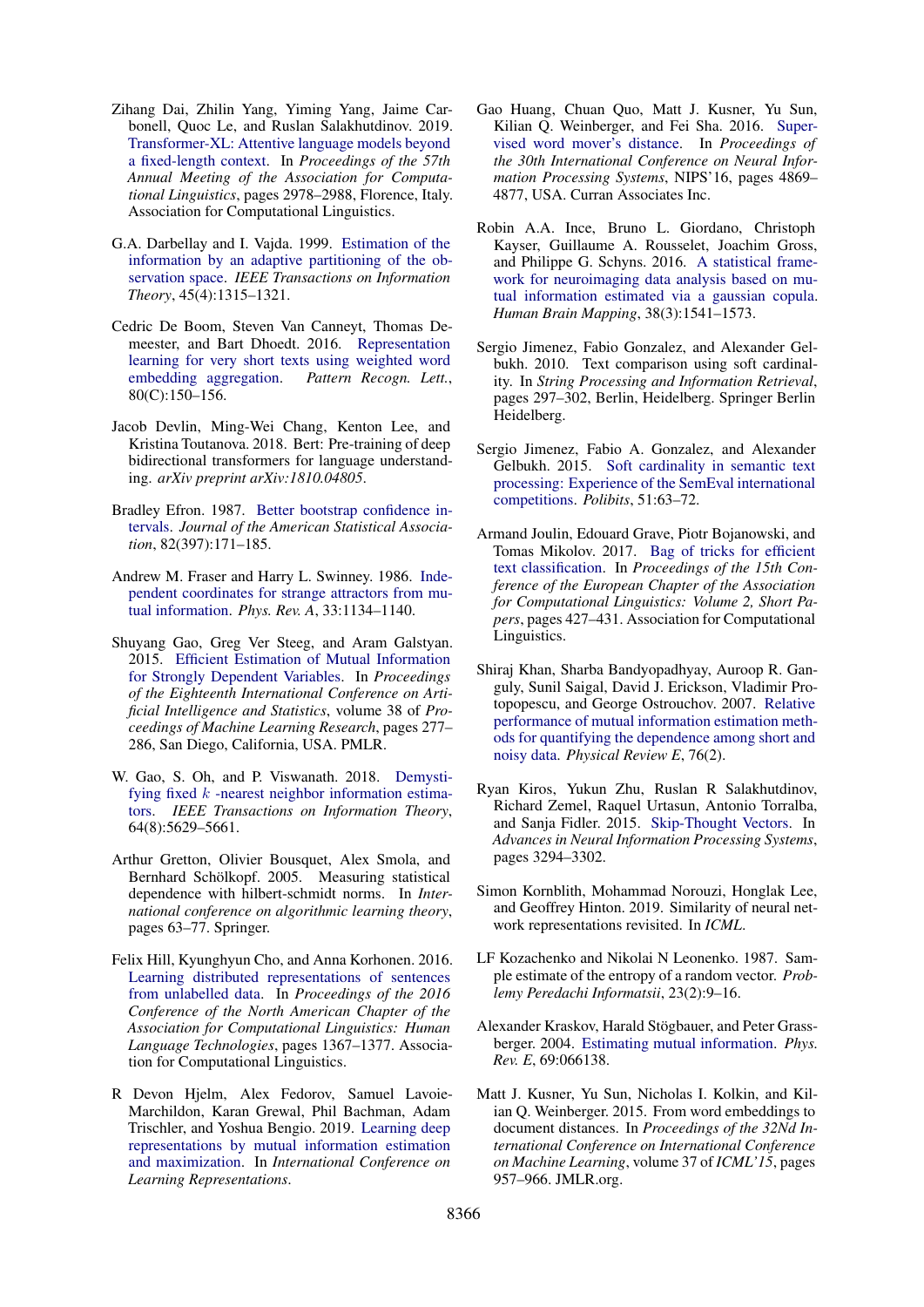- <span id="page-6-9"></span>Guy Lev, Benjamin Klein, and Lior Wolf. 2015. In defense of word embedding for generic text representation. In *Natural Language Processing and Information Systems*, pages 35–50, Cham. Springer International Publishing.
- <span id="page-6-3"></span>Tomas Mikolov, Kai Chen, Greg Corrado, and Jeffrey Dean. 2013. [Efficient Estimation of Word](http://arxiv.org/abs/1301.3781) [Representations in Vector Space.](http://arxiv.org/abs/1301.3781) *arXiv preprint arXiv:1301.3781*.
- <span id="page-6-7"></span>Jeff Mitchell and Mirella Lapata. 2008. [Vector-based](http://aclweb.org/anthology/P08-1028) [models of semantic composition.](http://aclweb.org/anthology/P08-1028) In *Proceedings of ACL-08: HLT*, pages 236–244. Association for Computational Linguistics.
- <span id="page-6-12"></span>R. Moddemeijer. 1989. [On estimation of entropy and](https://doi.org/10.1016/0165-1684(89)90132-1) [mutual information of continuous distributions.](https://doi.org/10.1016/0165-1684(89)90132-1) *Signal Processing*, 16(3):233–248.
- <span id="page-6-14"></span>Young-Il Moon, Balaji Rajagopalan, and Upmanu Lall. 1995. [Estimation of mutual information us](https://doi.org/10.1103/physreve.52.2318)[ing kernel density estimators.](https://doi.org/10.1103/physreve.52.2318) *Physical Review E*, 52(3):2318–2321.
- <span id="page-6-10"></span>Giannis Nikolentzos, Polykarpos Meladianos, Francois Rousseau, Yannis Stavrakas, and Michalis Vazirgiannis. 2017. [Multivariate Gaussian document rep](https://www.aclweb.org/anthology/E17-2072)[resentation from word embeddings for text catego](https://www.aclweb.org/anthology/E17-2072)[rization.](https://www.aclweb.org/anthology/E17-2072) In *Proceedings of the 15th Conference of the European Chapter of the Association for Computational Linguistics: Volume 2, Short Papers*, pages 450–455, Valencia, Spain. Association for Computational Linguistics.
- <span id="page-6-4"></span>Jeffrey Pennington, Richard Socher, and Christopher Manning. 2014. [Glove: Global vectors for word rep](https://doi.org/10.3115/v1/D14-1162)[resentation.](https://doi.org/10.3115/v1/D14-1162) In *Proceedings of the 2014 Conference on Empirical Methods in Natural Language Processing (EMNLP)*, pages 1532–1543. Association for Computational Linguistics.
- <span id="page-6-21"></span>Christian S Perone, Roberto Silveira, and Thomas S Paula. 2018. [Evaluation of sentence embeddings](https://arxiv.org/pdf/1806.06259.pdf) [in downstream and linguistic probing tasks.](https://arxiv.org/pdf/1806.06259.pdf) *arXiv preprint arXiv:1806.06259*.
- <span id="page-6-1"></span>Matthew Peters, Mark Neumann, Mohit Iyyer, Matt Gardner, Christopher Clark, Kenton Lee, and Luke Zettlemoyer. 2018. [Deep contextualized word repre](https://doi.org/10.18653/v1/N18-1202)[sentations.](https://doi.org/10.18653/v1/N18-1202) In *Proceedings of the 2018 Conference of the North American Chapter of the Association for Computational Linguistics: Human Language Technologies, Volume 1 (Long Papers)*, pages 2227– 2237. Association for Computational Linguistics.
- <span id="page-6-17"></span>Ben Poole, Sherjil Ozair, Aaron Van Den Oord, Alex Alemi, and George Tucker. 2019. [On variational](http://proceedings.mlr.press/v97/poole19a.html) [bounds of mutual information.](http://proceedings.mlr.press/v97/poole19a.html) In *Proceedings of the 36th International Conference on Machine Learning*, volume 97 of *Proceedings of Machine Learning Research*, pages 5171–5180, Long Beach, California, USA. PMLR.
- <span id="page-6-2"></span>Alec Radford. 2018. Improving language understanding by generative pre-training.
- <span id="page-6-13"></span>D. N. Reshef, Y. A. Reshef, H. K. Finucane, S. R. Grossman, G. McVean, P. J. Turnbaugh, E. S. Lander, M. Mitzenmacher, and P. C. Sabeti. 2011. [De](https://doi.org/10.1126/science.1205438)[tecting novel associations in large data sets.](https://doi.org/10.1126/science.1205438) *Science*, 334(6062):1518–1524.
- <span id="page-6-20"></span>Brian C. Ross. 2014. [Mutual information between](https://doi.org/10.1371/journal.pone.0087357)<br>discrete and continuous data sets. *PLoS ONE*. [discrete and continuous data sets.](https://doi.org/10.1371/journal.pone.0087357) 9(2):e87357.
- <span id="page-6-8"></span>Andreas Rücklé, Steffen Eger, Maxime Peyrard, and Iryna Gurevych. 2018. [Concatenated p-mean word](http://arxiv.org/abs/1803.01400) [embeddings as universal cross-lingual sentence rep](http://arxiv.org/abs/1803.01400)[resentations.](http://arxiv.org/abs/1803.01400) *CoRR*, abs/1803.01400.
- <span id="page-6-15"></span>R. Steuer, J. Kurths, C. O. Daub, J. Weise, and J. Selbig. 2002. [The mutual information: Detecting and](https://doi.org/10.1093/bioinformatics/18.suppl_2.s231) [evaluating dependencies between variables.](https://doi.org/10.1093/bioinformatics/18.suppl_2.s231) *Bioinformatics*, 18(Suppl 2):S231–S240.
- <span id="page-6-0"></span>Sandeep Subramanian, Adam Trischler, Yoshua Bengio, and Christopher J Pal. 2018. [Learning gen](https://openreview.net/forum?id=B18WgG-CZ)[eral purpose distributed sentence representations via](https://openreview.net/forum?id=B18WgG-CZ) [large scale multi-task learning.](https://openreview.net/forum?id=B18WgG-CZ) In *International Conference on Learning Representations*.
- <span id="page-6-16"></span>Taiji Suzuki, Masashi Sugiyama, Jun Sese, and Takafumi Kanamori. 2008. [Approximating mutual in](http://proceedings.mlr.press/v4/suzuki08a.html)[formation by maximum likelihood density ratio es](http://proceedings.mlr.press/v4/suzuki08a.html)[timation.](http://proceedings.mlr.press/v4/suzuki08a.html) In *Proceedings of the Workshop on New Challenges for Feature Selection in Data Mining and Knowledge Discovery at ECML/PKDD 2008*, volume 4 of *Proceedings of Machine Learning Research*, pages 5–20, Antwerp, Belgium. PMLR.
- <span id="page-6-11"></span>Marwan Torki. 2018. [A document descriptor using](https://www.aclweb.org/anthology/P18-2084) [covariance of word vectors.](https://www.aclweb.org/anthology/P18-2084) In *Proceedings of the 56th Annual Meeting of the Association for Computational Linguistics (Volume 2: Short Papers)*, pages 527–532, Melbourne, Australia. Association for Computational Linguistics.
- <span id="page-6-19"></span>Greg Ver Steeg. 2014. Non-parametric entropy estimation toolbox (NPEET).
- <span id="page-6-18"></span>Greg Ver Steeg and Aram Galstyan. 2013. [Information](https://doi.org/10.1145/2433396.2433400)[theoretic measures of influence based on content dy](https://doi.org/10.1145/2433396.2433400)[namics.](https://doi.org/10.1145/2433396.2433400) In *Proceedings of the Sixth ACM International Conference on Web Search and Data Mining*, WSDM '13, pages 3–12, New York, NY, USA. ACM.
- <span id="page-6-6"></span>John Wieting, Mohit Bansal, Kevin Gimpel, and Karen Livescu. 2015. [From paraphrase database to compo](http://aclweb.org/anthology/Q15-1025)[sitional paraphrase model and back.](http://aclweb.org/anthology/Q15-1025) *Transactions of the Association for Computational Linguistics*, 3:345–358.
- <span id="page-6-5"></span>John Wieting, Mohit Bansal, Kevin Gimpel, and Karen Livescu. 2016. [Towards Universal Paraphrastic Sen](http://arxiv.org/abs/1511.08198)[tence Embeddings.](http://arxiv.org/abs/1511.08198) In *International Conference on Learning Representations*.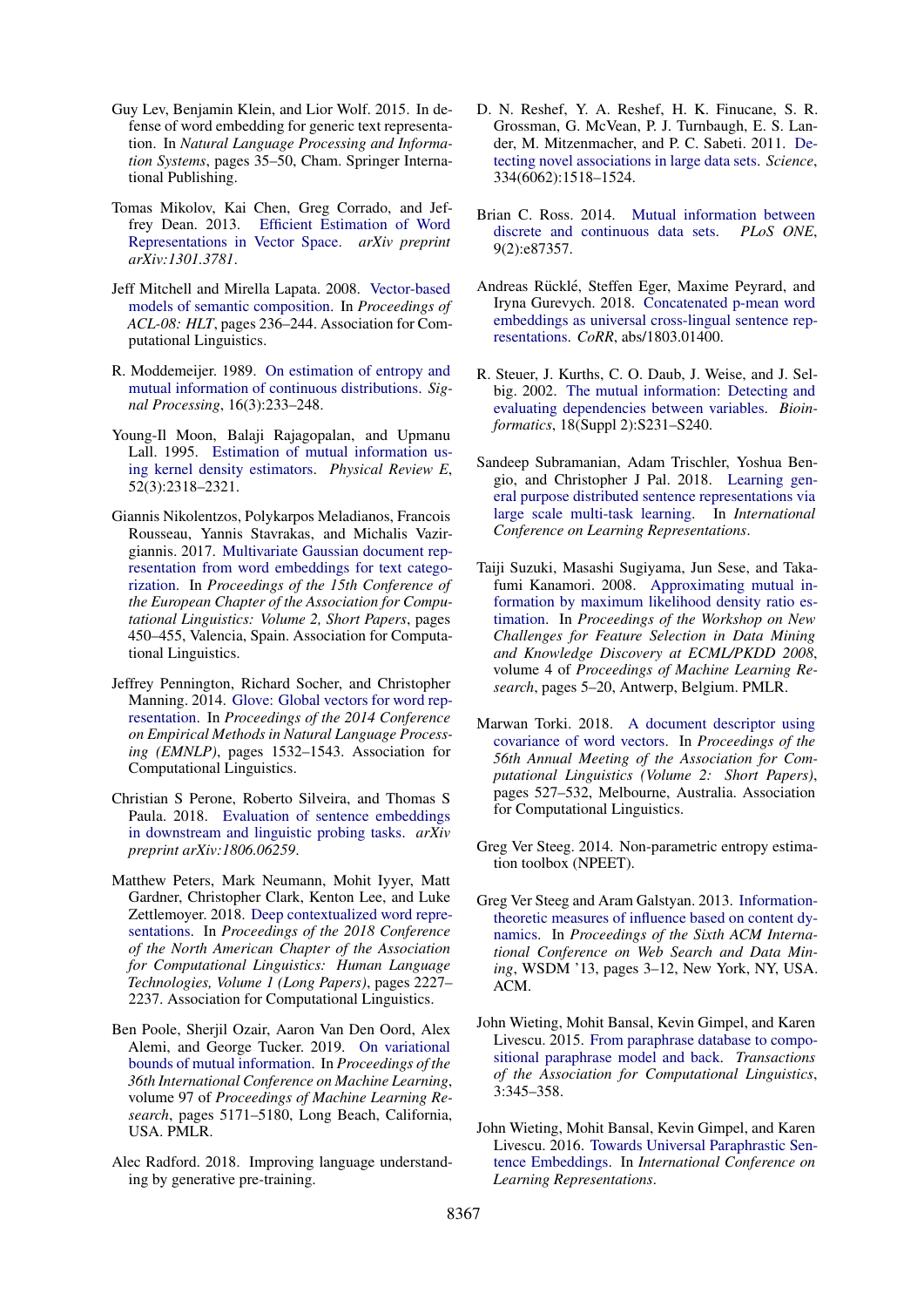- <span id="page-7-1"></span>John Wieting and Kevin Gimpel. 2018. [Paranmt-50m:](http://aclweb.org/anthology/P18-1042) [Pushing the limits of paraphrastic sentence embed](http://aclweb.org/anthology/P18-1042)[dings with millions of machine translations.](http://aclweb.org/anthology/P18-1042) In *Proceedings of the 56th Annual Meeting of the Association for Computational Linguistics (Volume 1: Long Papers)*, pages 451–462. Association for Computational Linguistics.
- <span id="page-7-0"></span>Zhilin Yang, Zihang Dai, Yiming Yang, Jaime G. Carbonell, Ruslan Salakhutdinov, and Quoc V. Le. 2019a. [Xlnet: Generalized autoregressive](http://arxiv.org/abs/1906.08237) [pretraining for language understanding.](http://arxiv.org/abs/1906.08237) *CoRR*, abs/1906.08237.
- <span id="page-7-6"></span>Ziyi Yang, Chenguang Zhu, and Weizhu Chen. 2019b. [Parameter-free sentence embedding via orthogonal](https://doi.org/10.18653/v1/D19-1059) [basis.](https://doi.org/10.18653/v1/D19-1059) In *Proceedings of the 2019 Conference on Empirical Methods in Natural Language Processing and the 9th International Joint Conference on Natural Language Processing (EMNLP-IJCNLP)*, pages 638–648, Hong Kong, China. Association for Computational Linguistics.
- <span id="page-7-5"></span>Rui Zhao and Kezhi Mao. 2017. [Fuzzy bag-of-words](https://doi.org/10.1109/tfuzz.2017.2690222) [model for document representation.](https://doi.org/10.1109/tfuzz.2017.2690222) *IEEE Transactions on Fuzzy Systems*, pages 1–1.
- <span id="page-7-3"></span>Vitalii Zhelezniak, Aleksandar Savkov, April Shen, and Nils Hammerla. 2019a. [Correlation coefficients and](https://doi.org/10.18653/v1/N19-1100) [semantic textual similarity.](https://doi.org/10.18653/v1/N19-1100) In *Proceedings of the 2019 Conference of the North American Chapter of the Association for Computational Linguistics: Human Language Technologies, Volume 1 (Long and Short Papers)*, pages 951–962, Minneapolis, Minnesota. Association for Computational Linguistics.
- <span id="page-7-2"></span>Vitalii Zhelezniak, Aleksandar Savkov, April Shen, Francesco Moramarco, Jack Flann, and Nils Y. Hammerla. 2019b. [Don't settle for average, go for the](https://openreview.net/forum?id=SkxXg2C5FX) [max: Fuzzy sets and max-pooled word vectors.](https://openreview.net/forum?id=SkxXg2C5FX) In *International Conference on Learning Representations*.
- <span id="page-7-4"></span>Vitalii Zhelezniak, April Shen, Daniel Busbridge, Aleksandar Savkov, and Nils Hammerla. 2019c. [Cor](https://doi.org/10.18653/v1/D19-1008)[relations between word vector sets.](https://doi.org/10.18653/v1/D19-1008) In *Proceedings of the 2019 Conference on Empirical Methods in Natural Language Processing and the 9th International Joint Conference on Natural Language Processing (EMNLP-IJCNLP)*, pages 77–87, Hong Kong, China. Association for Computational Linguistics.

## Appendix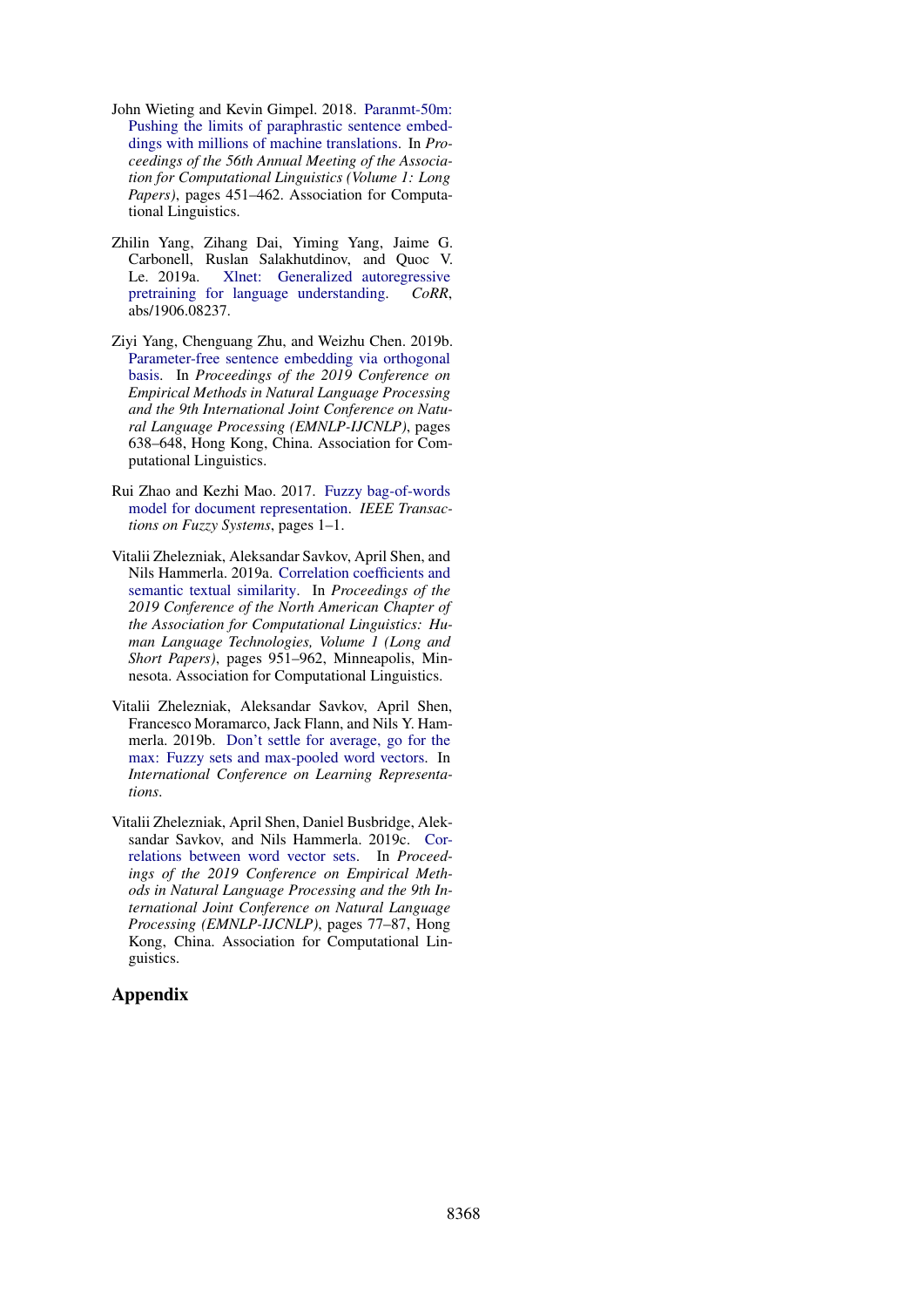|              |                                                                                                                                                                                                                                                                                                                                                             |       |            | GloVe              |                  |            | fastText                       |       |            | word2vec          |
|--------------|-------------------------------------------------------------------------------------------------------------------------------------------------------------------------------------------------------------------------------------------------------------------------------------------------------------------------------------------------------------|-------|------------|--------------------|------------------|------------|--------------------------------|-------|------------|-------------------|
|              |                                                                                                                                                                                                                                                                                                                                                             | COS   | <b>KSG</b> | $\Delta$ 95% CI    | $\overline{COS}$ | <b>KSG</b> | $\overline{C}$<br>$\Delta$ 95% | COS   | <b>KSG</b> | J<br>$\Delta$ 95% |
|              | MSRpar                                                                                                                                                                                                                                                                                                                                                      | 45.17 | 47.79      | $[-7.49, 2.09]$    | 44.49            | 49.37      | $[-9.84, -0.14]$               | 40.86 | 39.34      | $-2.18, 5.11$     |
|              | <b>MSRvid</b>                                                                                                                                                                                                                                                                                                                                               | 67.50 | 70.95      | $[-5.99, -1.04]$   | 73.79            | 76.65      | $[-4.92, -0.87]$               | 76.46 | 71.87      | [2.84, 6.68]      |
| <b>ZISLS</b> | SMTeuroparl                                                                                                                                                                                                                                                                                                                                                 | 58.46 | 55.68      | $[-1.67, 7.41]$    | 62.34            | 58.76      | $[-0.10, 7.30]$                | 49.58 | 47.00      | $-0.44, 5.72$     |
|              | surprise.OnWN                                                                                                                                                                                                                                                                                                                                               | 61.06 | 68.72      | $[-10.58, -4.86]$  | 67.50            | 70.09      | $[-4.73, -0.53]$               | 67.94 | 68.48      | $[-2.13, 1.07]$   |
|              | surprise.SMTnews                                                                                                                                                                                                                                                                                                                                            | 33.92 | 45.59      | $[-18.19, -5.90]$  | 45.92            | 47.06      | $[-5.27, 2.87]$                | 42.18 | 44.72      | $[-6.51, 1.19]$   |
|              | <b>FNWN</b>                                                                                                                                                                                                                                                                                                                                                 | 36.57 | 45.14      | $[-20.76, 2.89]$   | 39.99            | 48.43      | $[-20.07, 2.65]$               | 40.76 | 46.23      | $[-15.47, 4.28]$  |
| <b>EISLS</b> | headlines                                                                                                                                                                                                                                                                                                                                                   | 63.12 | 70.76      | $[-10.50, -5.00]$  | 70.25            | 73.15      | $[-5.14, -0.93]$               | 64.09 | 64.88      | $[-2.73, 1.04]$   |
|              | <b>OnWN</b>                                                                                                                                                                                                                                                                                                                                                 | 52.57 | 52.58      | $[-4.11, 4.01]$    | 66.26            | 62.90      | [0.34, 6.71]                   | 69.84 | 62.09      | [5.14, 10.80]     |
|              | deft-forum                                                                                                                                                                                                                                                                                                                                                  | 34.72 | 48.14      | $[-20.66, -6.81]$  | 41.07            | 53.65      | $[-18.35, -7.35]$              | 44.57 | 48.82      | $[-9.05, 0.34]$   |
|              | deft-news                                                                                                                                                                                                                                                                                                                                                   | 64.56 | 65.85      | $[-7.21, 4.80]$    | 67.46            | 67.37      | $[-4.28, 4.52]$                | 64.00 | 61.22      | $[-0.73, 6.95]$   |
|              | headlines                                                                                                                                                                                                                                                                                                                                                   | 55.10 | 63.42      | $[-11.10, -5.83]$  | 61.78            | 65.21      | $[-5.71, -1.39]$               | 58.27 | 60.12      | $-3.84, 0.01$     |
| tisis        | images                                                                                                                                                                                                                                                                                                                                                      | 61.26 | 74.69      | $-16.90, -10.32$   | 69.62            | 76.88      | $-10.00, -4.69$                | 74.60 | 76.01      | $[-3.11, 0.30]$   |
|              | OnWN                                                                                                                                                                                                                                                                                                                                                        | 64.35 | 66.84      | $[-5.12, 0.07]$    | 74.48            | 74.15      | $[-1.39, 2.07]$                | 77.85 | 73.46      | [2.82, 6.14]      |
|              | tweet-news                                                                                                                                                                                                                                                                                                                                                  | 53.83 | 72.51      | $[-23.66, -14.00]$ | 66.15            | 72.54      | $[-9.74, -3.28]$               | 65.00 | 70.54      | $[-8.74, -2.88]$  |
|              | answers-forums                                                                                                                                                                                                                                                                                                                                              | 37.02 | 66.53      | $[-37.58, -22.43]$ | 56.73            | 72.83      | $[-22.20, -10.58]$             | 51.26 | 63.91      | $[-19.15, -6.76]$ |
|              | answers-students                                                                                                                                                                                                                                                                                                                                            | 68.36 | 75.16      | $[-9.85, -4.32]$   | 74.15            | 75.34      | $[-3.36, 0.71]$                | 74.55 | 75.03      | $[-2.51, 1.28]$   |
| SISLS        | belief                                                                                                                                                                                                                                                                                                                                                      | 52.76 | 72.92      | $-27.61, -13.50$   | 64.97            | 77.97      | $-18.26, -8.35$                | 65.30 | 76.32      | $[-16.52, -6.51]$ |
|              | headlines                                                                                                                                                                                                                                                                                                                                                   | 66.21 | 73.31      | $[-9.50, -4.96]$   | 71.85            | 75.18      | $[-4.98, -1.79]$               | 67.57 | 68.71      | $[-2.74, 0.42]$   |
|              | images                                                                                                                                                                                                                                                                                                                                                      | 71.87 | 80.35      | $[-11.23, -5.96]$  | 77.72            | 83.67      | $[-8.06, -4.00]$               | 81.21 | 82.36      | $[-2.61, 0.26]$   |
|              | answer-answer                                                                                                                                                                                                                                                                                                                                               | 42.52 | 63.01      | $[-30.07, -11.93]$ | 49.44            | 66.27      | $[-25.49, -9.76]$              | 44.41 | 60.87      | $[-25.21, -9.08]$ |
|              | headlines                                                                                                                                                                                                                                                                                                                                                   | 65.88 | 73.06      | $[-11.77, -3.34]$  | 71.29            | 74.83      | $[-7.04, -0.66]$               | 67.90 | 67.38      | $[-2.32, 3.16]$   |
| 9ISIS        | plagiarism                                                                                                                                                                                                                                                                                                                                                  | 56.10 | 80.85      | $-34.89, -16.47$   | 76.16            | 82.10      | $[-11.81, -0.80]$              | 75.90 | 80.58      | $[-10.08, 0.14]$  |
|              | postediting                                                                                                                                                                                                                                                                                                                                                 | 71.76 | 83.57      | $[-18.32, -6.74]$  | 78.29            | 84.06      | $[-10.91, -1.59]$              | 78.94 | 83.08      | $[-7.66, -1.16]$  |
|              | question-question                                                                                                                                                                                                                                                                                                                                           | 53.31 | 60.90      | $[-16.60, 1.33]$   | 66.40            | 68.39      | $[-8.75, 4.79]$                | 64.95 | 59.31      | $[-1.20, 13.43]$  |
|              | based on a 95% BCa confidence interval (Efron, 1987) on the difference in performance between the two systems.<br>Table 3: MeanPool+Cosine vs. KGS $(k = 10)$ : Spearman correlation between human and system sentence similarity<br>scores. Values in bold indicate the best result on a subtask for a given set of word vectors. The winner is determined |       |            |                    |                  |            |                                |       |            |                   |
|              | When there is no significant difference, both values are in bold                                                                                                                                                                                                                                                                                            |       |            |                    |                  |            |                                |       |            |                   |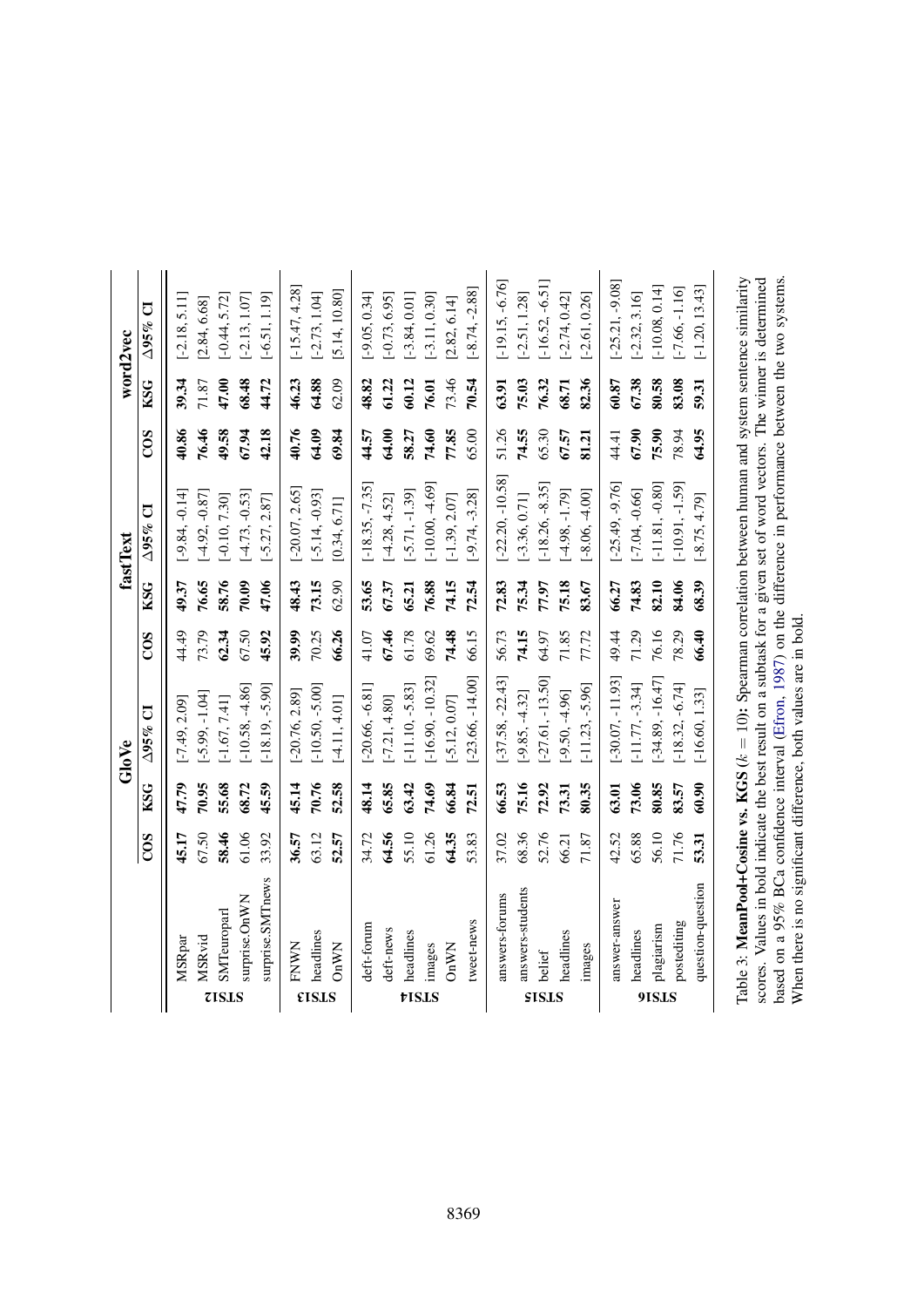|              |                   |            |            | GloVe            |            |            | fastText         |            |            | word2vec          |
|--------------|-------------------|------------|------------|------------------|------------|------------|------------------|------------|------------|-------------------|
|              |                   | <b>SPR</b> | <b>KSG</b> | $\Delta$ 95% CI  | <b>SPR</b> | <b>KSG</b> | $\Delta$ 95% CI  | <b>SPR</b> | <b>KSG</b> | J<br>$\Delta$ 95% |
|              | MSRpar            | 41.28      | 47.79      | $[-9.47, -3.75]$ | 44.79      | 49.37      | $-7.36, -2.03$   | 36.81      | 39.34      | $[-5.10, 0.11]$   |
|              | MSRvid            | 77.32      | 70.95      | [4.65, 8.48]     | 81.76      | 76.65      | [3.72, 6.74]     | 74.14      | 71.87      | [0.78, 4.00]      |
| <b>7ISLS</b> | SMTeuroparl       | 53.63      | 55.68      | $[-4.22, 0.10]$  | 58.54      | 58.76      | $[-2.24, 1.81]$  | 47.28      | 47.00      | $[-1.82, 2.42]$   |
|              | surprise.OnWN     | 68.71      | 68.72      | $[-1.29, 1.28]$  | 71.96      | 70.09      | [0.60, 3.16]     | 67.99      | 68.48      | $[-1.80, 0.83]$   |
|              | surprise.SMTnews  | 45.71      | 45.59      | $[-3.40, 3.72]$  | 49.82      | 47.06      | $[-0.24, 5.85]$  | 41.96      | 44.72      | $[-5.84, 0.17]$   |
|              | FNWN              | 47.53      | 45.14      | $[-5.09, 10.30]$ | 47.68      | 48.43      | $[-10.10, 8.35]$ | 50.77      | 46.23      | $[-5.57, 15.97]$  |
| <b>EISLS</b> | headlines         | 69.45      | 70.76      | $[-2.95, 0.34]$  | 72.23      | 73.15      | $[-2.40, 0.52]$  | 64.29      | 64.88      | $[-2.12, 0.89]$   |
|              | OnWN              | 61.98      | 52.58      | [6.94, 12.29]    | 71.43      | 62.90      | [6.31, 11.24]    | 69.68      | 62.09      | [5.58, 9.93]      |
|              | deft-forum        | 44.17      | 48.14      | $[-8.00, 0.06]$  | 51.27      | 53.65      | $[-5.62, 0.95]$  | 44.23      | 48.82      | $[-8.32, -1.13]$  |
|              | deft-news         | 66.90      | 65.85      | $-1.48, 3.94$    | 65.72      | 67.37      | $-4.69, 1.12$    | 59.60      | 61.22      | $-4.45, 1.29$     |
| tISLS        | headlines         | 61.58      | 63.42      | $[-3.50, -0.27]$ | 64.03      | 65.21      | $[-2.81, 0.33]$  | 58.98      | 60.12      | $[-2.76, 0.45]$   |
|              | images            | 75.37      | 74.69      | $[-0.72, 2.22]$  | 77.72      | 76.88      | $-0.47, 2.19$    | 75.78      | 76.01      | $-1.57, 1.11$     |
|              | OnWNN             | 72.29      | 66.84      | [3.94, 7.23]     | 77.63      | 74.15      | [2.23, 4.85]     | 77.37      | 73.46      | [2.68, 5.37]      |
|              | tweet-news        | 70.12      | 72.51      | $[-4.04, -0.92]$ | 71.42      | 72.54      | $[-2.55, 0.31]$  | 68.09      | 70.54      | $[-3.86, -1.09]$  |
|              | answers-forums    | 66.02      | 66.53      | $-4.54, 3.53$    | 69.46      | 72.83      | $-7.04, -0.29$   | 59.98      | 63.91      | $[-8.30, 0.45]$   |
|              | answers-students  | 71.34      | 75.16      | $[-5.49, -2.34]$ | 73.32      | 5.34       | $-3.58, -0.54$   | 74.48      | 75.03      | $[-1.67, 0.54]$   |
| <b>SISLS</b> | belief            | 73.50      | 72.92      | $[-2.25, 3.71]$  | 77.69      | 77.97      | $[-2.83, 2.48]$  | 73.53      | 76.32      | $[-5.69, 0.28]$   |
|              | headlines         | 71.77      | 73.31      | $-2.85, -0.32$   | 74.17      | 5.18       | $-2.20, 0.10$    | 67.87      | 68.71      | $[-2.13, 0.43]$   |
|              | images            | 81.94      | 80.35      | [0.33, 2.88]     | 84.49      | 83.67      | $[-0.12, 1.78]$  | 82.60      | 82.36      | $[-0.68, 1.21]$   |
|              | answer-answer     | 61.30      | 63.01      | $[-5.73, 2.46]$  | 65.98      | 66.27      | $-4.08, 3.97$    | 59.09      | 60.87      | $[-5.43, 1.76]$   |
|              | headlines         | 70.03      | 73.06      | $[-5.17, -1.24]$ | 72.96      | 74.83      | $-3.96, -0.00$   | 67.87      | 67.38      | $[-1.12, 2.31]$   |
| 9ISLS        | plagiarism        | 77.72      | 80.85      | $[-5.93, -0.98]$ | 83.75      | 82.10      | $-0.09, 4.08$    | 80.28      | 80.58      | $-2.44, 1.55$     |
|              | postediting       | 81.45      | 83.57      | $[-3.69, -0.77]$ | 82.85      | 84.06      | $[-2.94, 0.35]$  | 80.06      | 83.08      | $[-4.96, -1.37]$  |
|              | question-question | 66.80      | 60.90      | [1.23, 11.53]    | 74.03      | 68.39      | 2.14, 10.06      | 65.87      | 59.31      | [1.37, 13.10]     |
|              |                   |            |            |                  |            |            |                  |            |            |                   |

Table 4: **MaxPool+Spearman vs. KGS** ( $k = 10$ ): Spearman correlation between human and system sentence similarity scores. Values in bold indicate the best result on a subtask for a given set of word vectors. The winner is similarity scores. Values in bold indicate the best result on a subtask for a given set of word vectors. The winner is  $k = 10$ ): Spearman correlation between human and system sentence determined based on a 95% BCa confidence interval [\(Efron,](#page-5-21) [1987\)](#page-5-21) on the difference in performance between the two systems. When there is no significant difference, both values are in bold. systems. When there is no significant difference, both values are in bold.Table 4: MaxPool+Spearman vs. KGS (